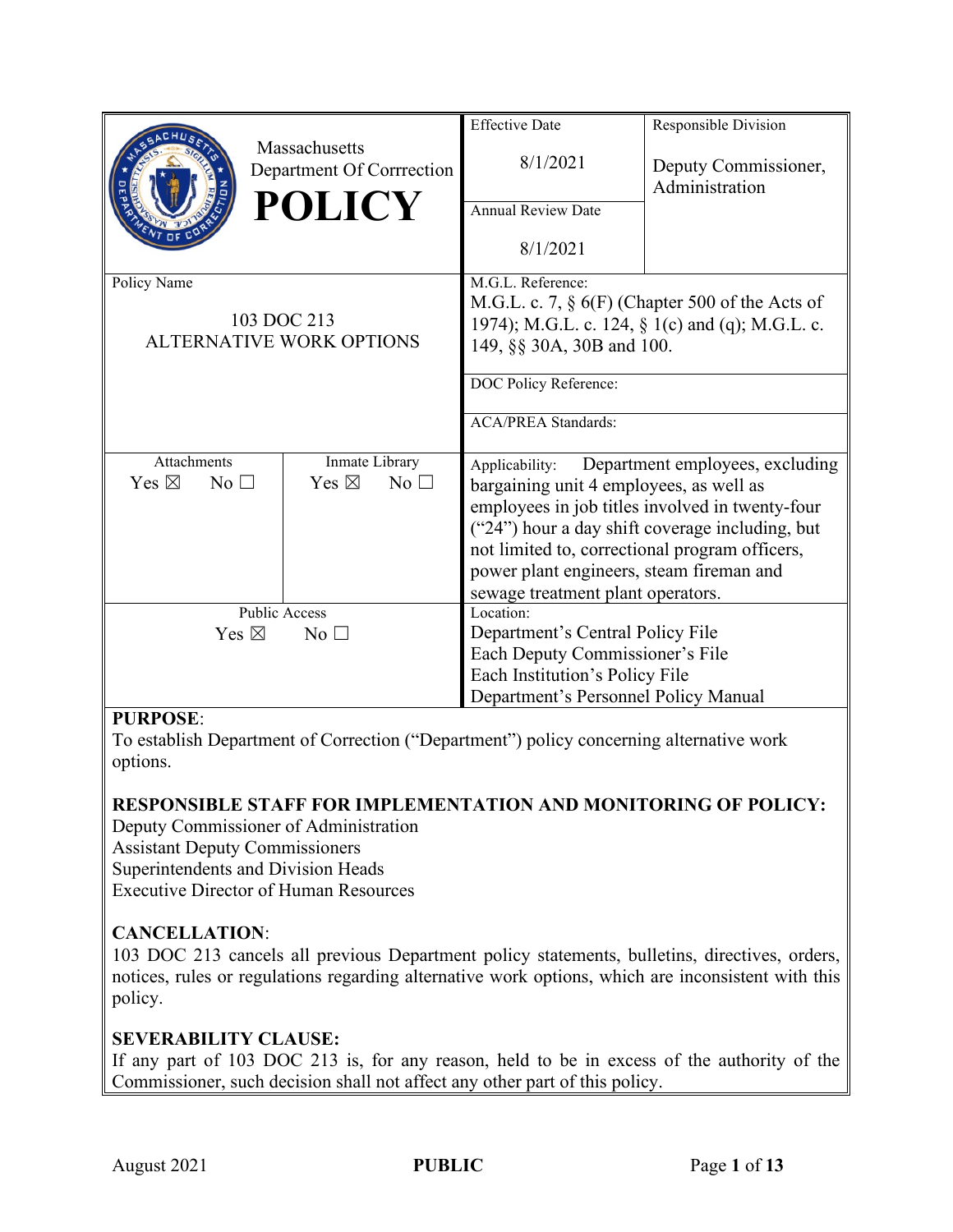# **TABLE OF CONTENTS**

| 213.01 | Definitions                     | 3              |
|--------|---------------------------------|----------------|
| 213.02 | <b>Alternative Work Options</b> | $\overline{4}$ |
| 213.03 | Eligibility                     | $\overline{4}$ |
| 213.04 | Application                     | 5              |
| 213.05 | Responsiblity                   | 6              |
| 213.06 | Withdrawal                      | 6              |
| 213.07 | Removal From Program            | 6              |
| 213.08 | Application of Benefits         | $\overline{7}$ |
| 213.09 | <b>Complaint Resolution</b>     | 9              |
| 213.10 | <b>Evaluation Review</b>        | 9              |

# **ATTACHMENTS**

| Attachment #1 | <b>Alternative Work Options Request</b>           | 10 |
|---------------|---------------------------------------------------|----|
| Attachment #2 | Alernative Work Options Withdrawal Request        | 11 |
| Attachment #3 | Alternative Work Options Complaint Form           | 12 |
| Attachment #4 | <b>Alternative Work Options Evaluation Review</b> | 13 |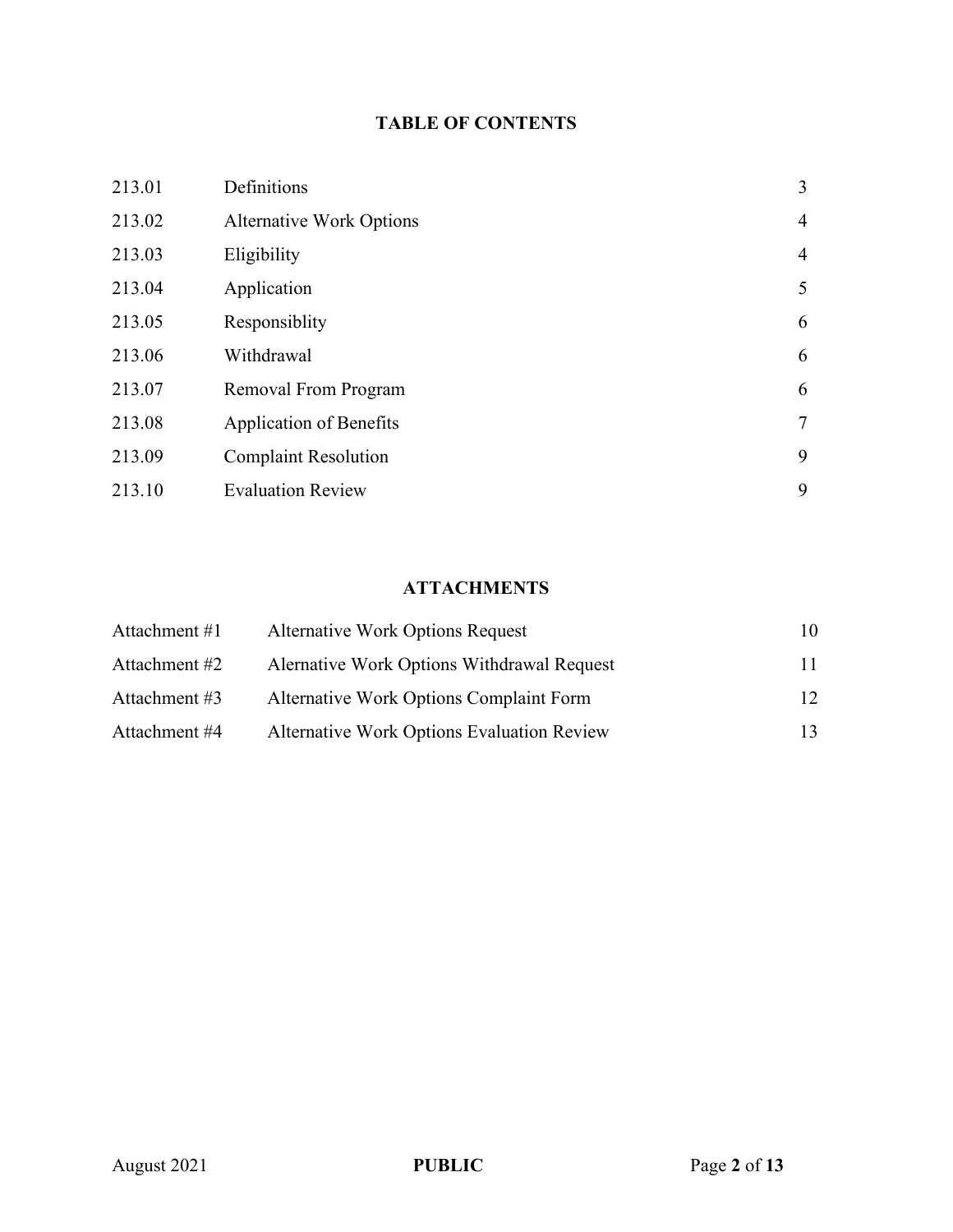#### **213.01 DEFINITIONS**

Bargaining Unit Employee: An employee of the Commonwealth in a job title in one of eleven (11) statewide bargaining units, as certified by the Massachusetts Labor Relations Commission, who is covered by an applicable collective bargaining agreement.

Business Day: Monday through Friday, excluding holidays.

Business Hours: Monday through Friday, 9:00 a.m. to 5:00 p.m. excluding holidays.

Headquarters: The Department's administrative offices, located in Milford, Massachusetts.

Collective Bargaining Agreement: The contract between the employee's bargaining unit and the Commonwealth of Massachusetts governing an employees terms and conditions of employment.

Collective Bargaining Unit: One of eleven (11) statewide units, established by the Commonwealth's Labor Relations Commissioner, into which state employees with similar work responsibilities/related job functions represented by a union are grouped for purposes of collective bargaining.

Director of Employee Relations: The staff person within the Department's Administration Division responsible for directing operations in areas of labor relations, contract administration and the Commonwealth's Civil Service Merit System.

Holiday: Those legal holidays set forth in M.G.L. c. 4, sec. 7: Presidents' Day, New Year's Day, Martin Luther King Day, Patriot's Day, Memorial Day, Juneteenth, Independence Day, Labor Day, Columbus Day, Veterans' Day, Thanksgiving Day, Christmas Day.

Part-Time Employee: An employee who works less than a regular full-time schedule (37.5 or 40 hours per week) in the same title, and who is committed to an assigned tour of duty.

Unsubstantiated Absence: An absence charged to sick leave for which no medical evidence has been provided, or for which unsatisfactory medical evidence has been provided.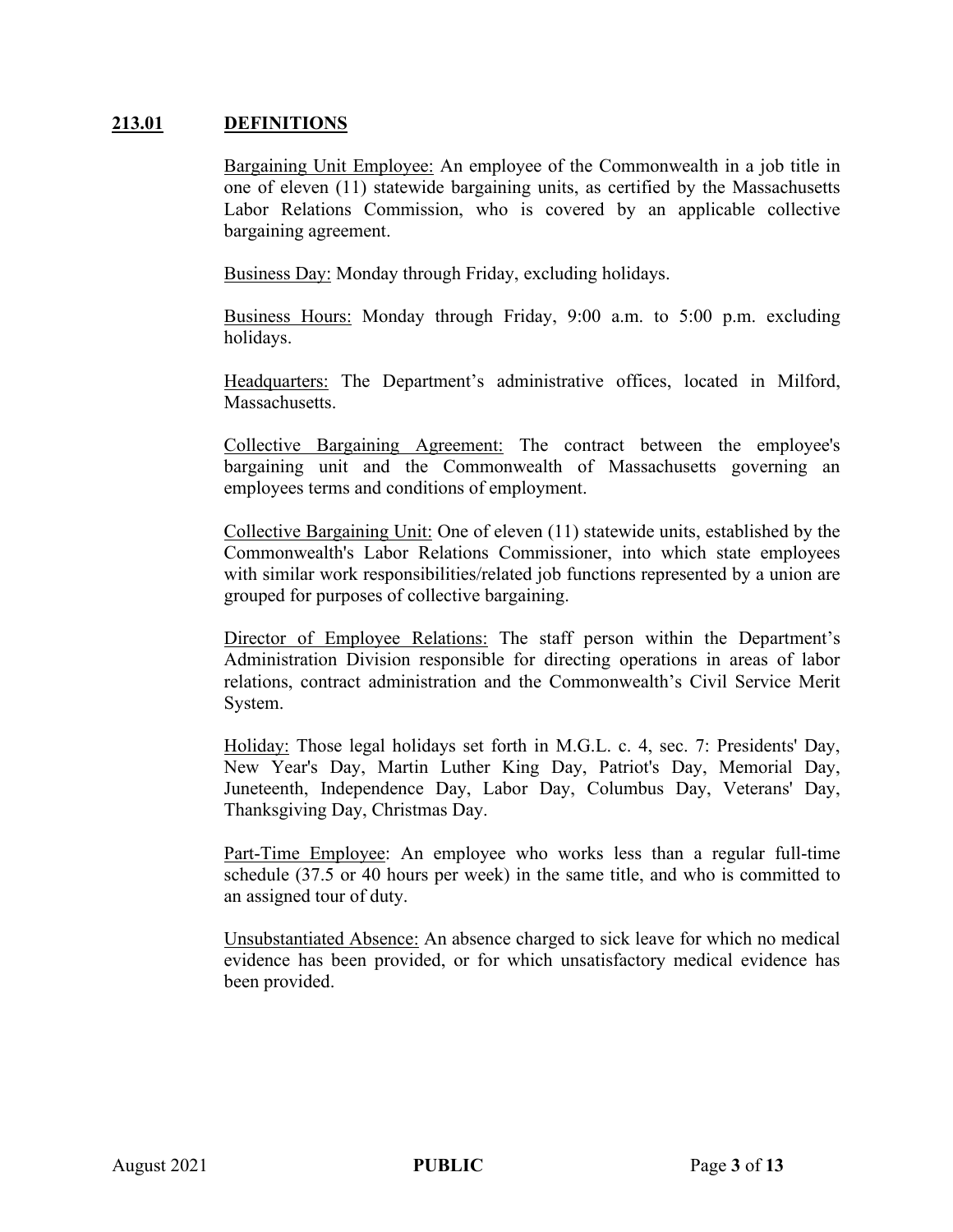#### **213.02 ALTERNATIVE WORK OPTIONS**

- 1. Pursuant to M.G.L., c. 7 § 6F and M.G.L. c. 149, §§ 30A, 30B and 100 employees may be approved for participation in the following alternative work options.
	- a. Flextime Flextime permits employees to set their own schedules within limits of the bandwidth. The bandwidth of a flextime plan is the span of time between the earliest an employee may arrive at the office and the latest an employee may leave. The bandwidth established for the Department's Headquarters and Administrative offices are 7:00 a.m. - 6:00 p.m. The office or work site is not necessarily open to the public during the entire bandwidth. The bandwidth for institutions shall be determined by the Superintendent and may vary depending on work schedules. Arrival and departure times may vary, as can the number of hours worked each day. Employees shall work the total number of hours that are required of full-time employees each week. The four-day work week is a form of flextime.
	- b. Job-Sharing Job-sharing enables two (2) (or more) individuals within the same Job Title to divide the responsibilities assigned to one specific position. Together, the job-sharing employees work the same number of hours each week as a full-time employee. Any combination of time that adds up to the equivalent of one full-time position is acceptable.
	- c. Part-time Part-time employees are scheduled to work at least half-time, but less than full-time.
	- d. Staggered Work Hours This scheduling option enables employees to set arrival and departure times to fit their needs. The same schedule is followed every day, five (5) days a week (e.g., 8:00 a.m. - 4:00 p.m. or 9:30 a.m. - 5:30 p.m. five days a week).

## **213.03 ELIGIBILITY**

1. Department employees excluding bargaining unit 4 employees, as well as employees in job titles assigned to twenty-four (24) hour a day shift coverage (including, but not limited to, Correctional Program Officers, Power Plant Engineers, Steam Firemen and Sewage Treatment Plant Operators) may be eligible for an alternative work option. In addition, those employees with an identified performance problem for which there is an action pending, may be excluded from participating in an alternative work option.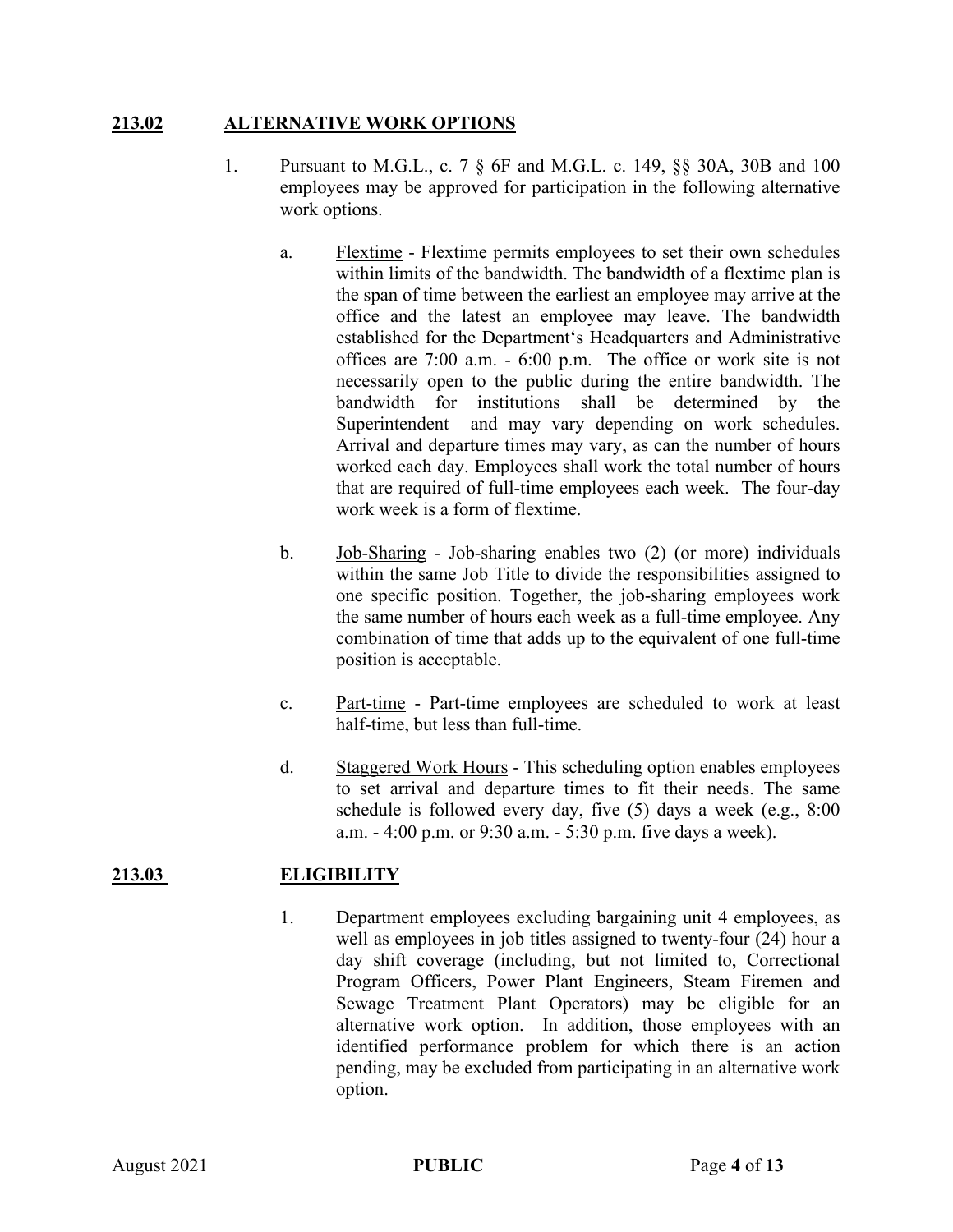Work unit productivity must be maintained with appropriate coverage of work responsibilities provided at all times. Therefore, a Superintendent or Division Head may also exclude employees whose presence is critical during standard work hours. Superintendents and Division Heads retain the right to establish minimum levels of staffing and adequacy for coverage.

In addition, those employees with an unsatisfactory EPRS, ACES or disciplinary action within the previous twelve (12) months may be excluded from participating in an alternative work option.

- 2. In the event that two (2) or more employees requesting the same schedule cannot be authorized for that modified schedule, the authorization to utilize that schedule shall be based on seniority within the Department, unless operational needs dictate to the contrary.
- 3. This program is a benefit and participation in the program is completely voluntary.

#### **213.04 APPLICATION**

- 1. Any employee who wishes to participate in an Alternative Work Option shall complete the attached Alternative Work Options Request (Attachment #1) and submit it to his/her/their supervisor for approval.
- 2. The request shall be reviewed by the supervisor for approval/denial.
- 3. The request shall then be reviewed by the Superintendent/Division Head for approval/denial, and then forwarded to the Executive Director of Human Resources for review relative to compliance with current policy.
- 4. After review by the Executive Director of Human Resources, or his/her/their designee, the request shall be returned to the employee via his/her/their Superintendent/Division Head with a copy being retained in the Division of Human Resources for record-keeping purposes.
- 5. If the request is denied or determined to be non-compliant, the request shall be returned to the employee with an explanation of said denial/determination.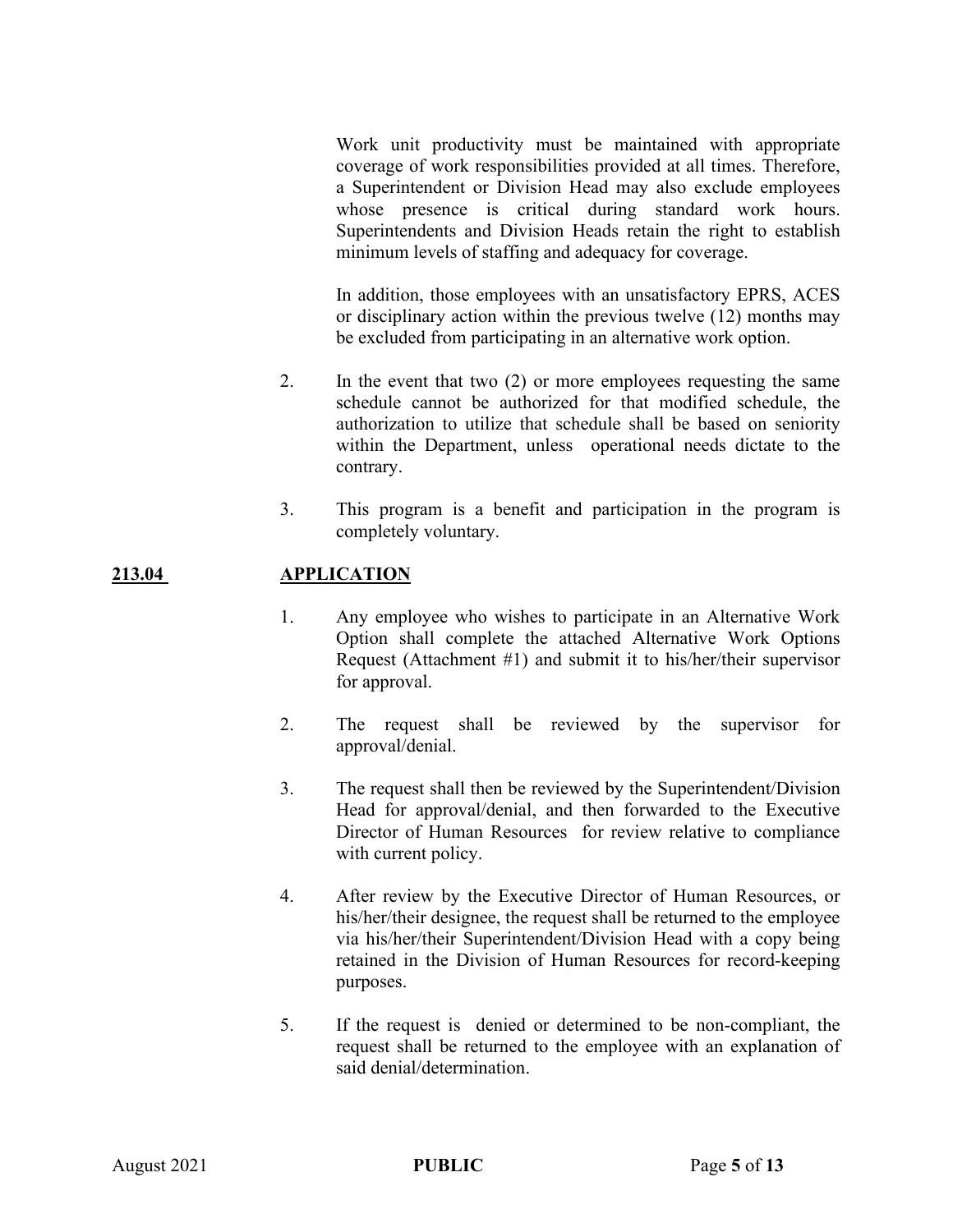6. If approved, the employee must remain in the program for at least one (1) month.

## **213.05 RESPONSIBILITY**

- 1. It shall be the responsibility of each employee authorized to utilize an alternative work option to ensure that his/her/their weekly schedule allows for fulfillment of all job responsibilities.
- 2. It is the responsibility of each participating employee's supervisor to ensure that the employee meets all employment responsibilities while utilizing an alternative work option.
- 3. Supervisors may require that timecards/timesheets be used for employees.

#### **213.06 WITHDRAWAL**

If an employee chooses to withdraw from the program, an Alternative Work Options Withdrawal Request must be submitted (Attachment #2) to his/her/their supervisor no less than five (5) business days before the intended withdrawal date. Part-time or job-sharing employees may not be guaranteed to return to a full-time position.

#### **213.07 REMOVAL FROM PROGRAM**

- 1. An employee may be removed from the alternative work options program, if upon review by the Commissioner or a designee, it is determined that operational needs require said removal.
- 2. An employee may be removed from the program, if upon review, it has been determined that there has been abuse of the program. Some examples of abuse may be, but are not limited to, the following:
	- a. Inaccurately filling out the time sheet/time cards.
	- b. Failing to share duties or cover for other employees as required by the agreed upon arrangement.
	- c. Decreased productivity when staying late or coming in early indicating that the employee is not working when others are not around.
	- d. Habitually working long hours Monday through Thursday and then calling in sick on Friday.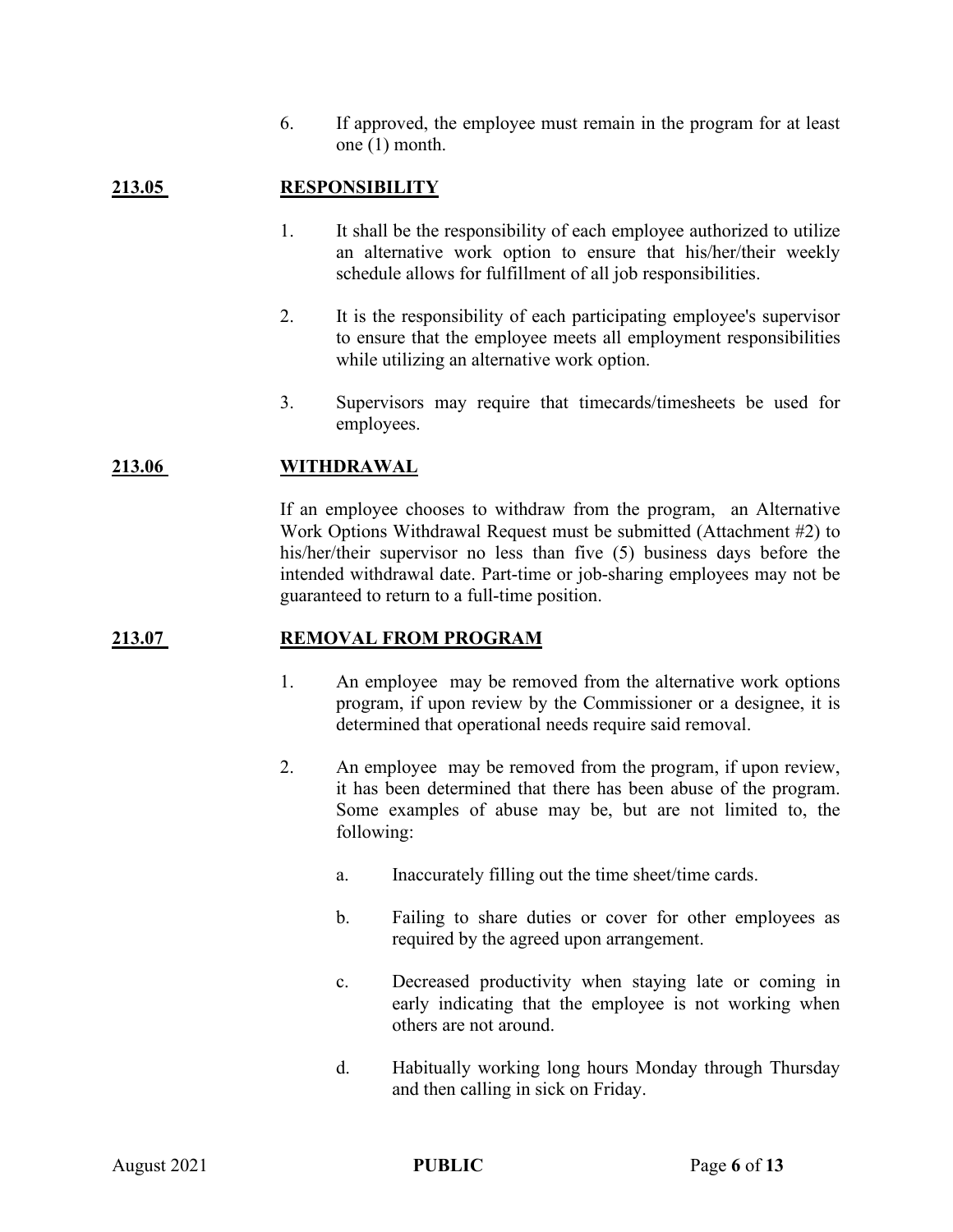### **213.08 APPLICATION OF BENEFITS**

#### 1. **Part-time:**

- a. Part-time employees shall earn sick leave, vacation time and personal leave on a pro-rated basis.
- b. Part-time employees shall earn holiday pay as follows:
	- i. Part-time bargaining unit employees will earn holiday pay in the same proportion that their service bears to full-time service. Part-time employees who are scheduled but not required to work on a holiday, and would receive less in holiday pay than in regular pay for the hours they were regularly scheduled to work may use other available leave time, or with the approval of his/her/their Superintendent/Division Head, may make up the difference in hours that same work week. When a holiday occurs on a day that is not an employee's regular workday, he/she/they, at the option of the employer, shall receive pay for that portion of a day that the employee's service bears to full-time service or an equal amount of compensatory time off with pay to be taken at a time approved by the supervisor.
	- ii. Part-time management and confidential employees shall earn holiday pay only if they were regularly scheduled to work on the holiday.
	- iii. An employee (with the exception of a bargaining unit 7 employee) who is on leave without pay or absent without pay for that part of his/her/their scheduled workday immediately preceding or immediately following a holiday that occurs on a regularly scheduled workday for which the employee is not required to work shall not receive holiday pay or, where applicable, a compensatory day off. A bargaining unit 7 employee who is on leave without pay or absent without pay for any part of his/her/their scheduled workday immediately preceding or immediately following a holiday shall not receive holiday pay or a compensatory day off for the holiday.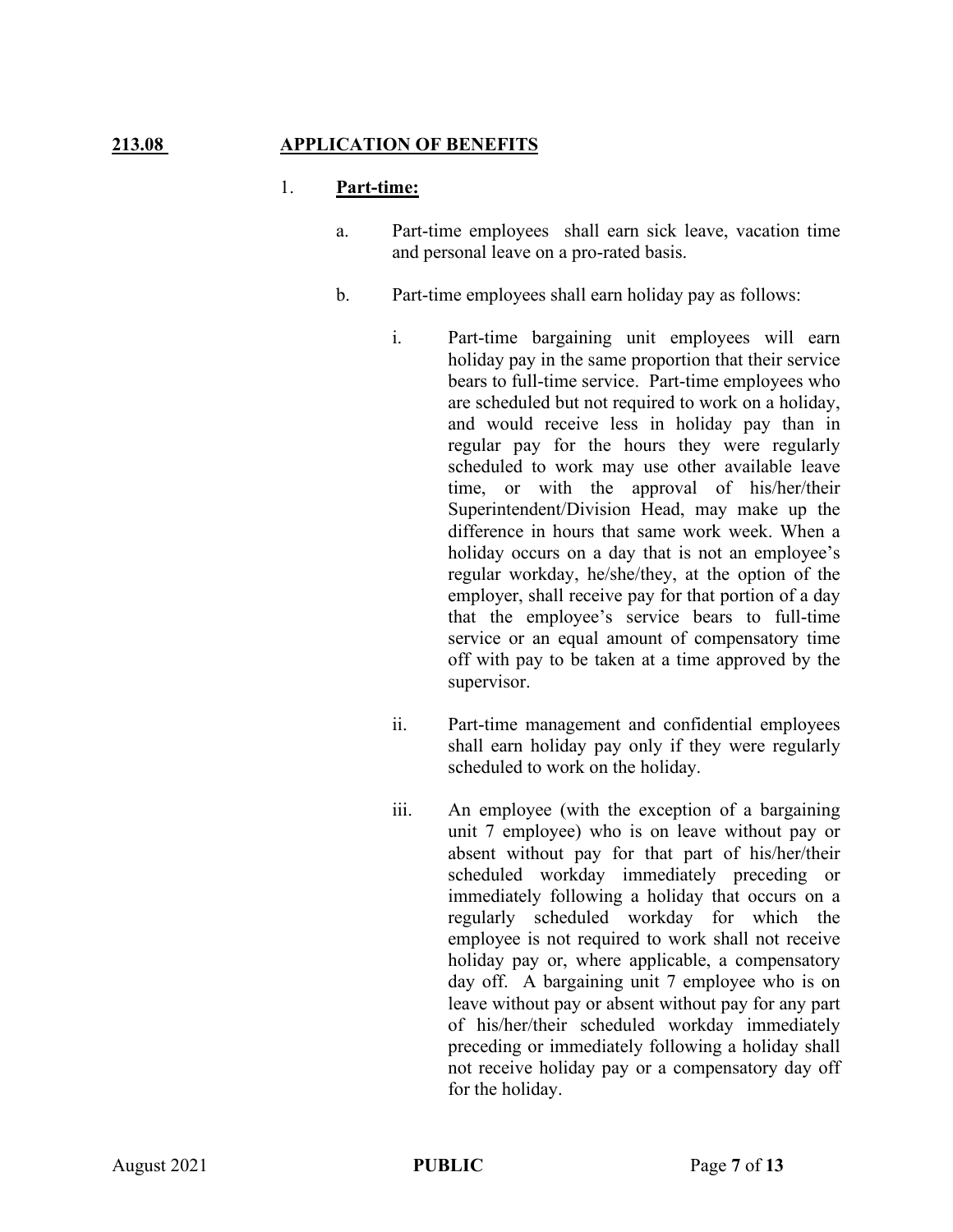iv. An employee granted sick leave for a holiday on which he/she/they is scheduled to work shall not receive holiday pay or a compensatory day off for that holiday.

## 2. **Job-Sharing**

- a. In general, part-time job-sharing employees are entitled to the same benefits as full-time employees, with some of those benefits granted on a pro-rated basis. Sick leave, vacation time and personal leave are pro-rated, but eligibility for group health and life insurance is the same as for full-time employees. Consideration for promotion is on an equal basis with full-time employees and seniority is accrued on a pro-rated basis.
- b. In accordance with the guidelines for the Merit Pay Plan for managers, part-time job-sharing employees are eligible for pro-rated bonuses based on performance.
- c. Two (2) employees, who each work half-time in a job-share situation, are both eligible for the benefits due to any parttime employee. If they both normally work on a day when a holiday falls, they are both paid for the hours they normally work.

#### 3. **Flextime**

In general, employees utilizing the flextime option shall accrue and utilize benefits in the same manner as employees working a regular schedule. The various collective bargaining agreements provide that the term "day" shall mean either seven and one-half (7.5)or eight (8) hours for holiday pay purposes. Therefore, a fulltime employee who normally works more than seven and one-half (7.5) or eight (8) hours on a day that falls on a holiday may utilize personal leave to be compensated beyond the seven and one-half (7.5) or eight (8) hours or, with the approval of his/her/their supervisor, may make up the difference in hours that same work week.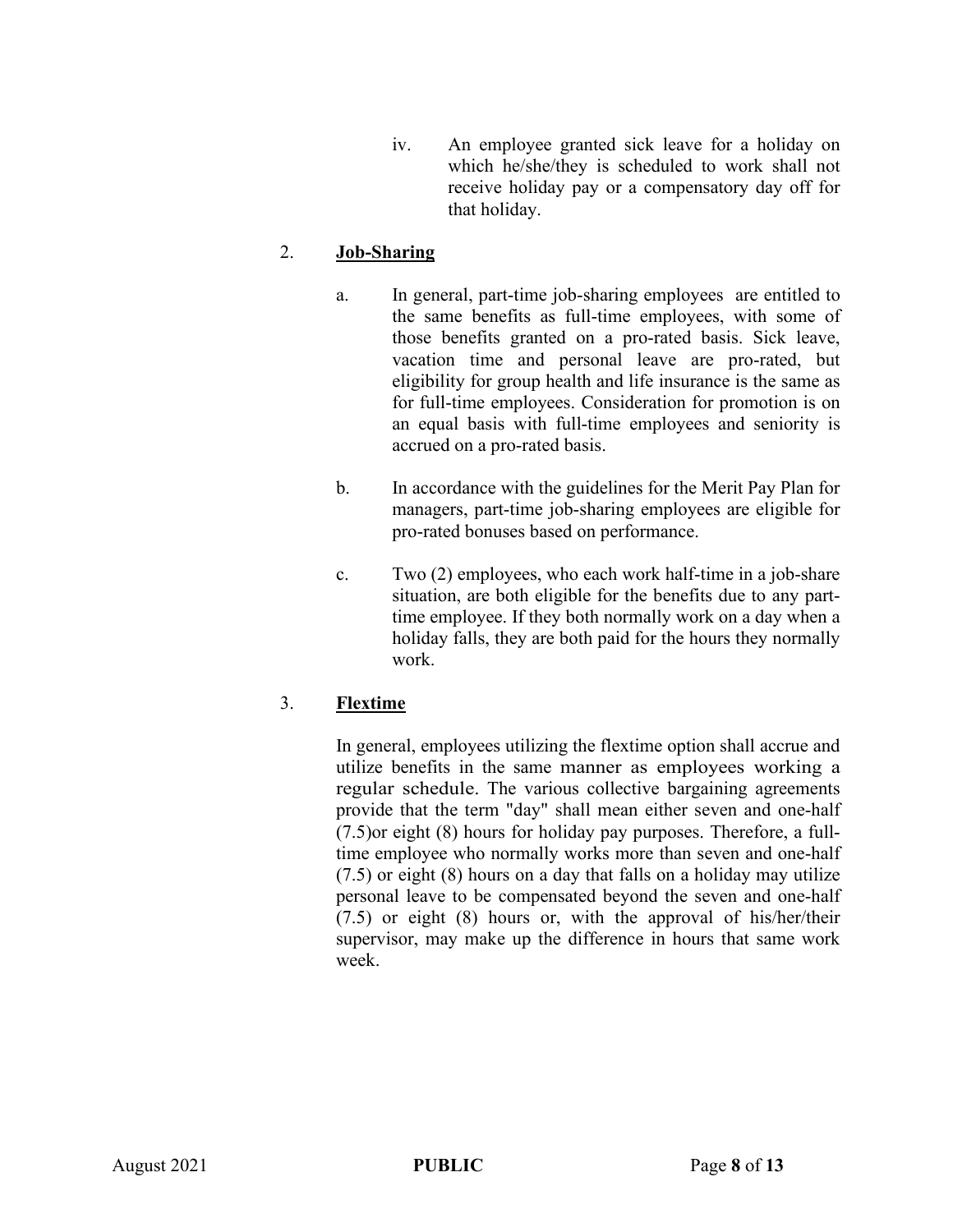#### 4. **Staggered Work Hours**

Employees utilizing the staggered work hours option shall accrue and utilize benefits in the same manner as employees working a regular schedule.

#### **213.09 COMPLAINT RESOLUTION**

Employees may file a complaint in writing alleging that the policy has been violated or that they have been arbitrarily or capriciously denied participation in an alternative work option (Attachment #3) with the Director of Employee Relations. The decision of the Director of Employee Relations or his/her/their designee shall be final and binding. Complaints over the implementation of this policy shall not be subject to contractual grievance procedure.

#### **213.10 EVALUATION REVIEW**

Evaluation of an employee's alternative work option shall be completed every six (6) months by utilizing the Alternative Work Options - Evaluation Review Form (Attachment #4).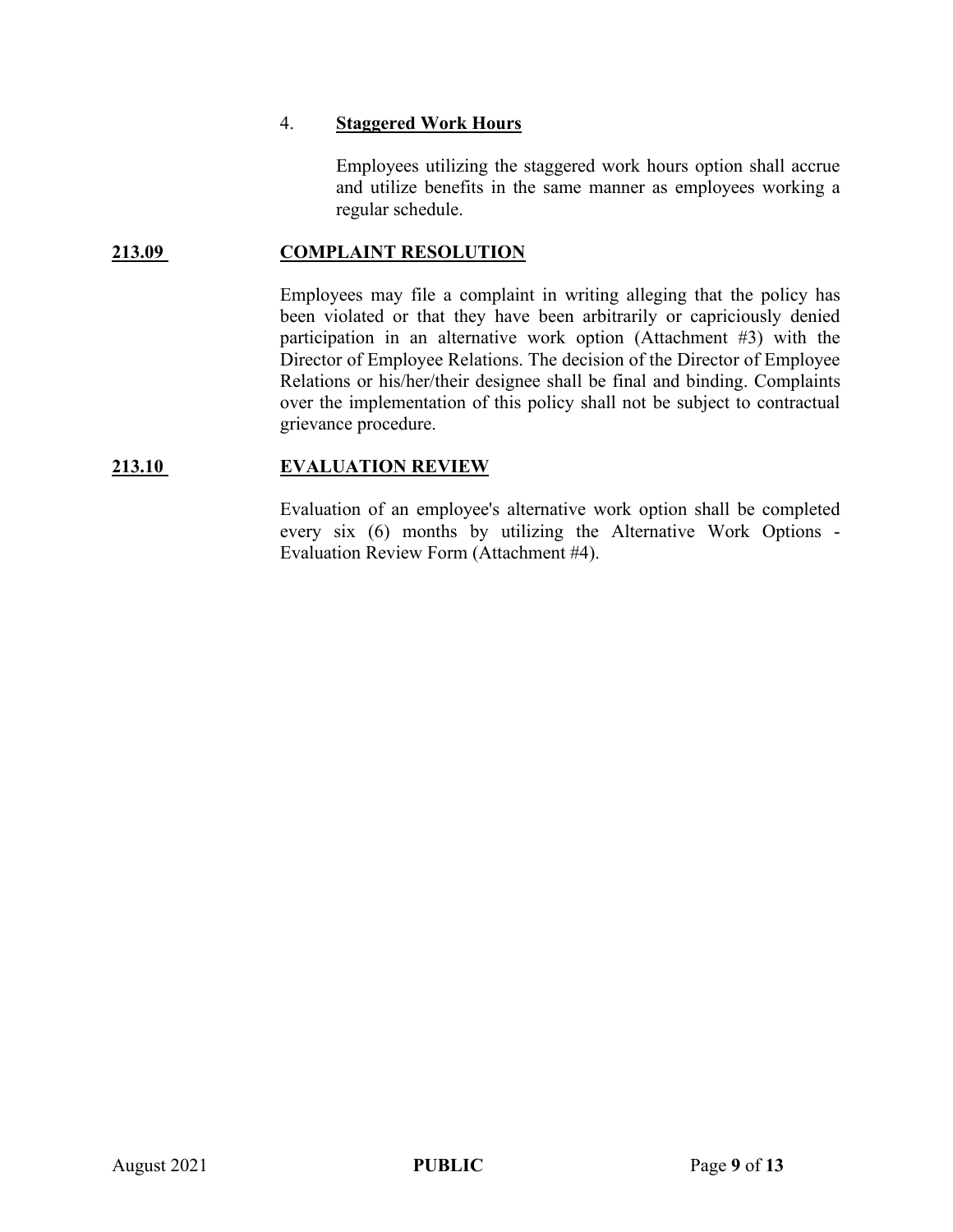# **ALTERNATIVE WORK OPTIONS REQUEST**

| <b>Section I</b>                                                                                                                                                                                             |                                                                                 |  |  |
|--------------------------------------------------------------------------------------------------------------------------------------------------------------------------------------------------------------|---------------------------------------------------------------------------------|--|--|
|                                                                                                                                                                                                              | DOC start date:                                                                 |  |  |
| Employee Signature                                                                                                                                                                                           |                                                                                 |  |  |
| Institution/Division:                                                                                                                                                                                        | Union affiliation:                                                              |  |  |
| Official job title:                                                                                                                                                                                          |                                                                                 |  |  |
| Functional title:                                                                                                                                                                                            | the contract of the contract of the contract of the contract of the contract of |  |  |
|                                                                                                                                                                                                              |                                                                                 |  |  |
|                                                                                                                                                                                                              | Current days:                                                                   |  |  |
| Request (please state in detail which work option you are requesting and why):<br>NOTE: "Personal reasons" or "Family reasons" alone are NOT sufficient reasons for<br><b>Alternative Work Option Status</b> |                                                                                 |  |  |
| <b>Section II</b><br>Supervisor Signature:                                                                                                                                                                   | Date:                                                                           |  |  |
| Supervisor Print Name:                                                                                                                                                                                       |                                                                                 |  |  |
|                                                                                                                                                                                                              |                                                                                 |  |  |
| If denied, reason:                                                                                                                                                                                           |                                                                                 |  |  |
| <b>Section III</b>                                                                                                                                                                                           |                                                                                 |  |  |
|                                                                                                                                                                                                              |                                                                                 |  |  |
| Superintendent/Division Head Print Name:<br>1988 - Marie Manne, and an american proportional and the Manne Manne Manne Manne Manne Manne Manne Manne Mann                                                    |                                                                                 |  |  |
| Approved: Denied:                                                                                                                                                                                            |                                                                                 |  |  |
| If denied, reason:                                                                                                                                                                                           |                                                                                 |  |  |
| <b>Section IV</b><br>Executive Director of Human Resources/Designee: ________________________________                                                                                                        | Date:                                                                           |  |  |
|                                                                                                                                                                                                              | Does not comply:                                                                |  |  |
|                                                                                                                                                                                                              |                                                                                 |  |  |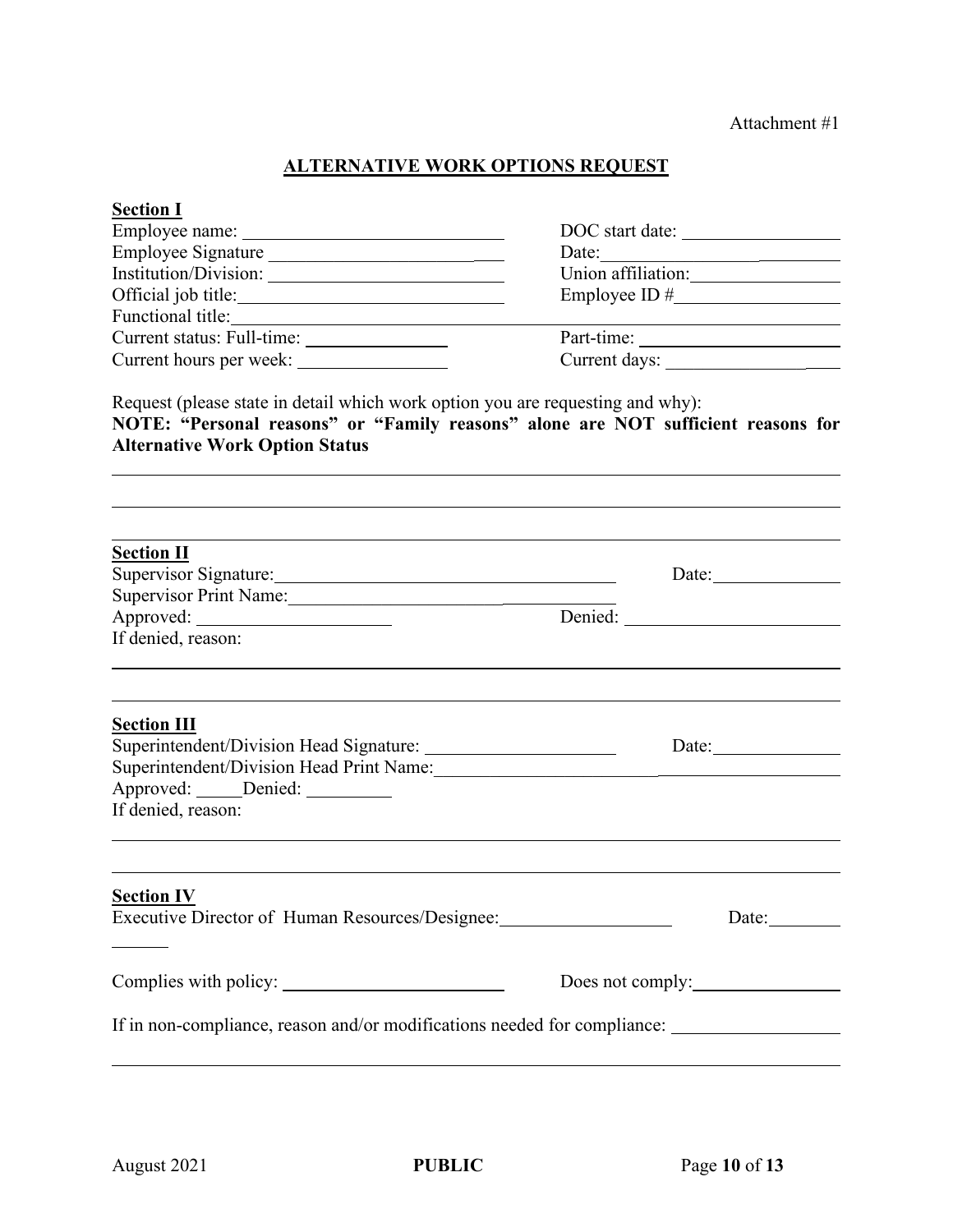This form to be returned to employee via Superintendent/Unit Director. Attachment #2

# **ALTERNATIVE WORK OPTIONS WITHDRAWAL REQUEST**

| Employee name:<br>Date:                                                          | Institution/Division: |
|----------------------------------------------------------------------------------|-----------------------|
| Description of current work option:                                              |                       |
|                                                                                  |                       |
| ,我们也不会有一个人的人,我们也不会有一个人的人,我们也不会有一个人的人,我们也不会有一个人的人。""我们的人,我们也不会有一个人的人,我们也不会有一个人的人, |                       |
|                                                                                  |                       |
| Requested date to end current work option:                                       |                       |
| Description of work option to take place after this date:                        |                       |
|                                                                                  |                       |
|                                                                                  |                       |
| ,我们也不会有什么。""我们的人,我们也不会有什么?""我们的人,我们也不会有什么?""我们的人,我们也不会有什么?""我们的人,我们也不会有什么?""我们的人 |                       |
| Reason for withdrawal request:                                                   |                       |
|                                                                                  |                       |
|                                                                                  | Date:                 |
| Approved: Denied: Denied:                                                        |                       |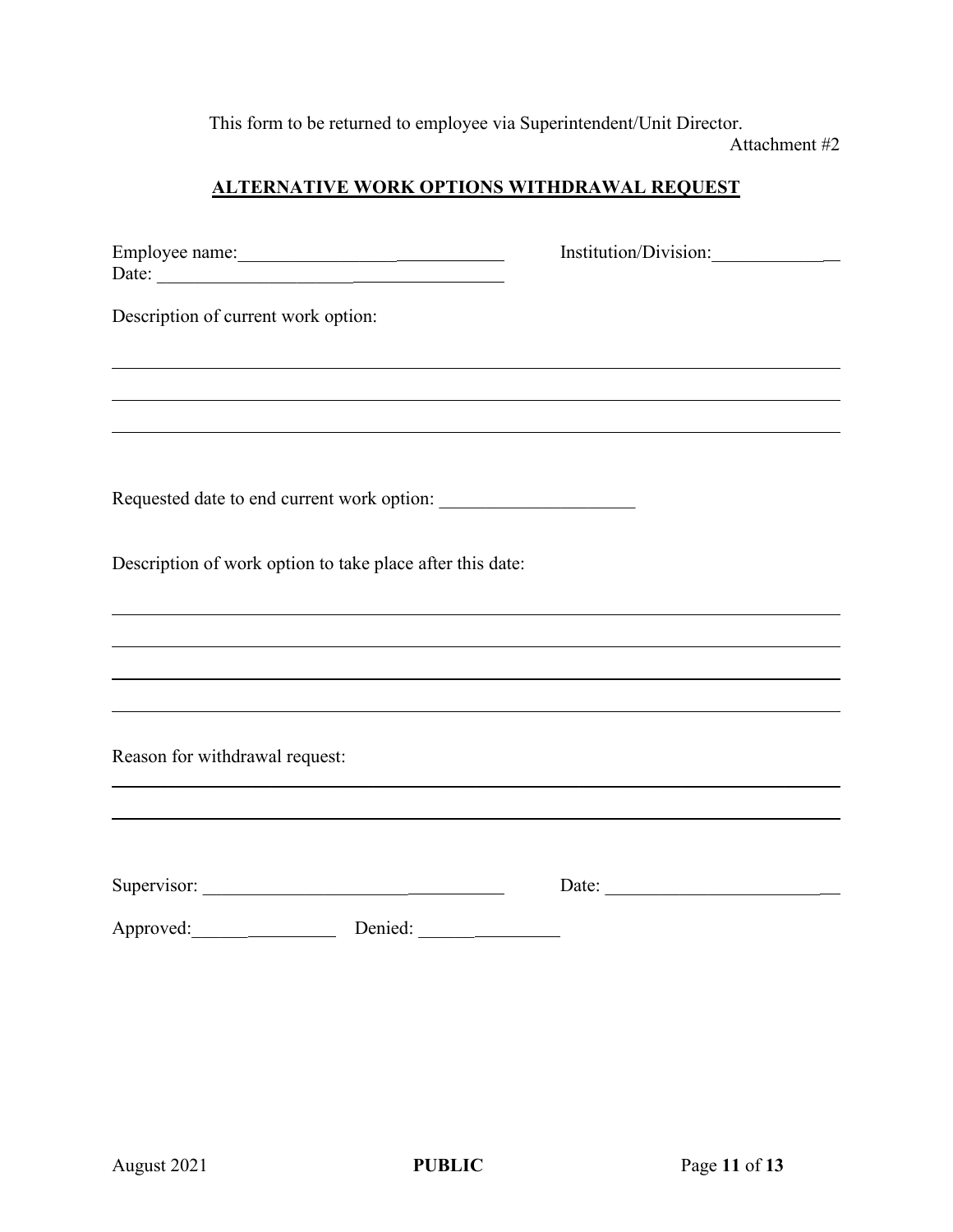Attachment #3

## **ALTERNATIVE WORK OPTIONS COMPLAINT FORM**

|                       | Title: |
|-----------------------|--------|
| Institution/Division: | Date:  |
| Reason for complaint: |        |
|                       |        |
|                       |        |

Attachment #1 (Alternative Work Options Request) must be attached to this form and forwarded to the Director of Employee Relations, Department of Correction, 50 Maple Street Milford, MA 01757.

\_\_\_\_\_\_\_\_\_\_\_\_\_\_\_\_\_\_\_\_\_\_\_\_\_\_\_\_\_\_\_\_\_\_\_\_\_\_\_\_\_\_\_\_\_\_\_\_\_\_\_\_\_\_\_\_\_\_\_\_\_\_\_\_\_\_\_\_\_\_\_\_\_\_\_\_\_\_

\_\_\_\_\_\_\_\_\_\_\_\_\_\_\_\_\_\_\_\_\_\_\_\_\_\_\_\_\_\_\_\_\_\_\_\_\_\_\_\_\_\_\_\_\_\_\_\_\_\_\_\_\_\_\_\_\_\_\_\_\_\_\_\_\_\_\_\_\_\_\_\_\_\_\_\_\_\_

Director of Employee Relations decision:

Director of Employee Relations signature:

 $\overline{\phantom{a}}$  , where  $\overline{\phantom{a}}$  , where  $\overline{\phantom{a}}$  ,  $\overline{\phantom{a}}$  ,  $\overline{\phantom{a}}$  ,  $\overline{\phantom{a}}$  ,  $\overline{\phantom{a}}$  ,  $\overline{\phantom{a}}$  ,  $\overline{\phantom{a}}$  ,  $\overline{\phantom{a}}$  ,  $\overline{\phantom{a}}$  ,  $\overline{\phantom{a}}$  ,  $\overline{\phantom{a}}$  ,  $\overline{\phantom{a}}$  ,  $\overline{\phantom{a}}$  ,

Date: